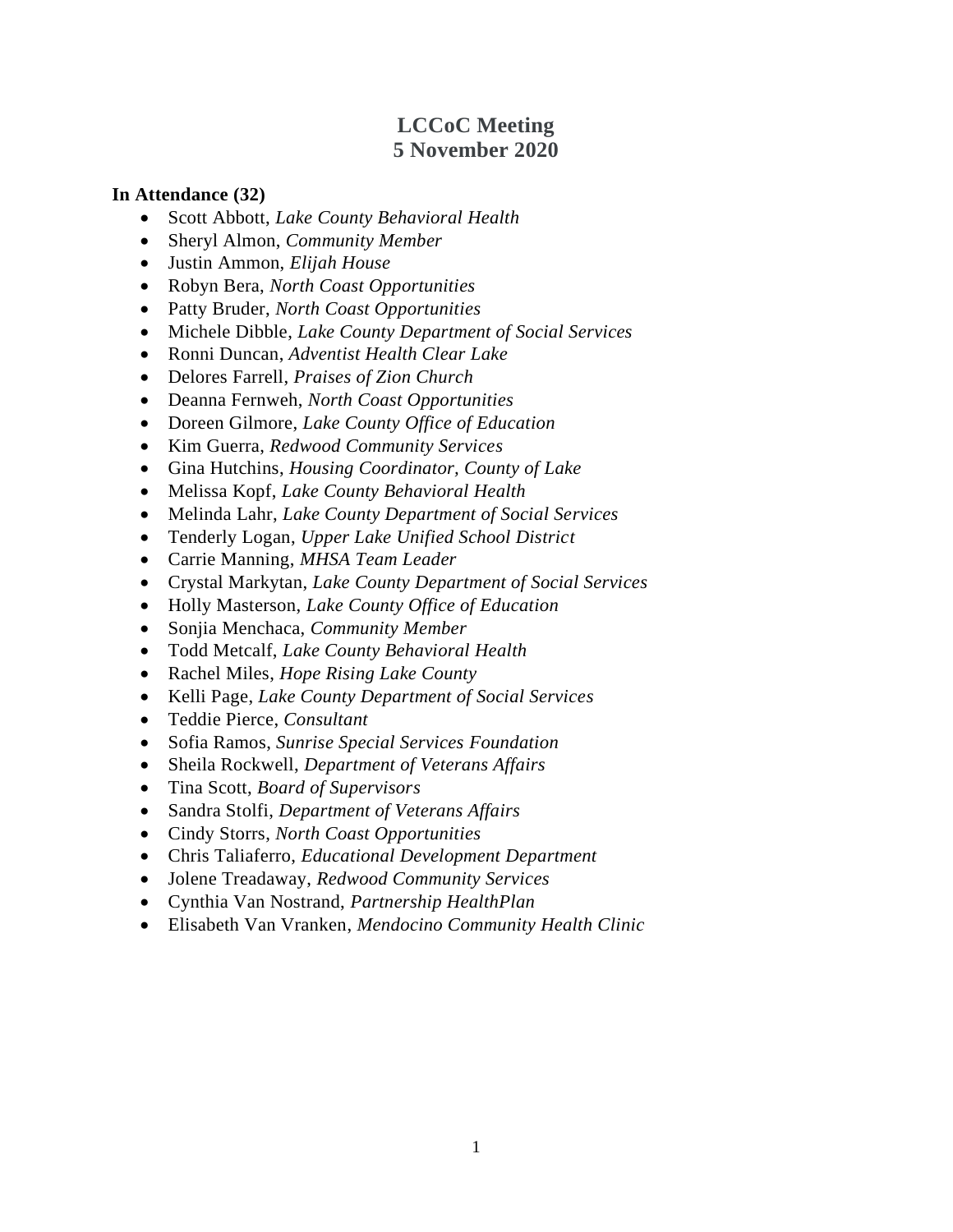### **Action Items**

- Coordinating resources for  $18<sup>th</sup>$  Avenue encampment sweep (interested parties email [crystal.markytan@lakecountyca.gov\)](mailto:crystal.markytan@lakecountyca.gov)
	- o Social Services screening for eligibility for services
	- o LCBH screening for eligibility for services
	- o Elijah House with several male and female beds
	- o RCS openings within SLE and NEST programs
	- o Hope Center potentially providing beds
	- o Praises of Zion providing utilities support
	- o Looping in Health Services for COVID guidance
	- o Tina will discuss with Bruno about potentially pushing the project
	- o Ronni Duncan and Ana Arthur will do outreach with Adventist
	- o Sunrise Special Services Foundation can provide assistance
- New member presentations for Elijah House and SSSF
- Scheduling bi-annual or quarterly Town Hall meetings for community updates
- Continuing to identify and train all organizations with HMIS and coordinated-entry system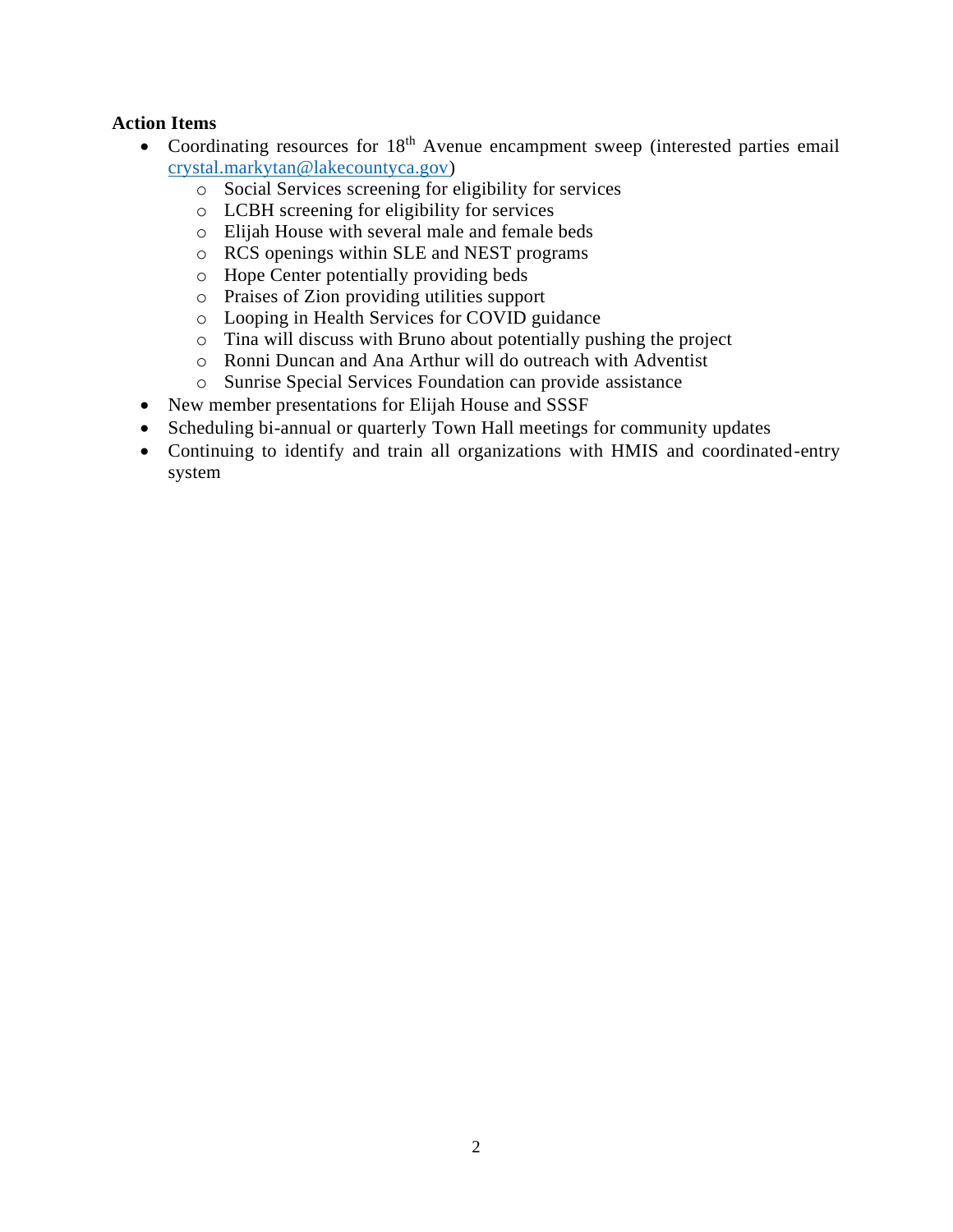## **Call to Order – 3:00 P.M.**

### **New Member Presentations**

- Justin Ammon not yet prepared, Elijah House will present in December
- Sunrise Special Services will also present next month

### **Motion 1 – Vote to Approve October Meeting Minutes**

• All in favor, no objections

### **New Membership**

- Sheryl Almon
	- o Scott Abbott
		- Yes
	- o Cindy Storrs
		- Yes
	- o Michele Dibble
		- Yes
	- o Delores Farrell
		- Yes
	- o Doreen Gilmore
		- Yes
	- o Kim Guerra
		- Yes
	- o Allison Panella
		- Absent
	- o Tina Scott
		- Yes
	- o Sandra Stolfi
		- Absent
- Joyce Adams
	- o Not present, will delay until December (brought by Cindy, seconded by Chris)

## **CoC Committee Updates**

*Cindy Storrs, HMIS* 

- HMIS Committee will be sending report to be included in the minutes for this meeting
	- o Red in the report are areas that the HMIS committee are actively working on; variety of needs (policy/procedures, developing HMIS manual, evaluation, etc.)
	- o Prioritizing partnership with Teddie and continued compliance with HUD
	- o Two sections to report:
		- First is HMIS, which is now up and running, all contracts signed
			- SSSF, Praises of Zion, Elijah House currently listed and on the waitlist for licenses and getting user manual for safety and security
			- Other organizations having issues, will continue troubleshooting
		- Second is "housing problem-solving" and the coordinated entry system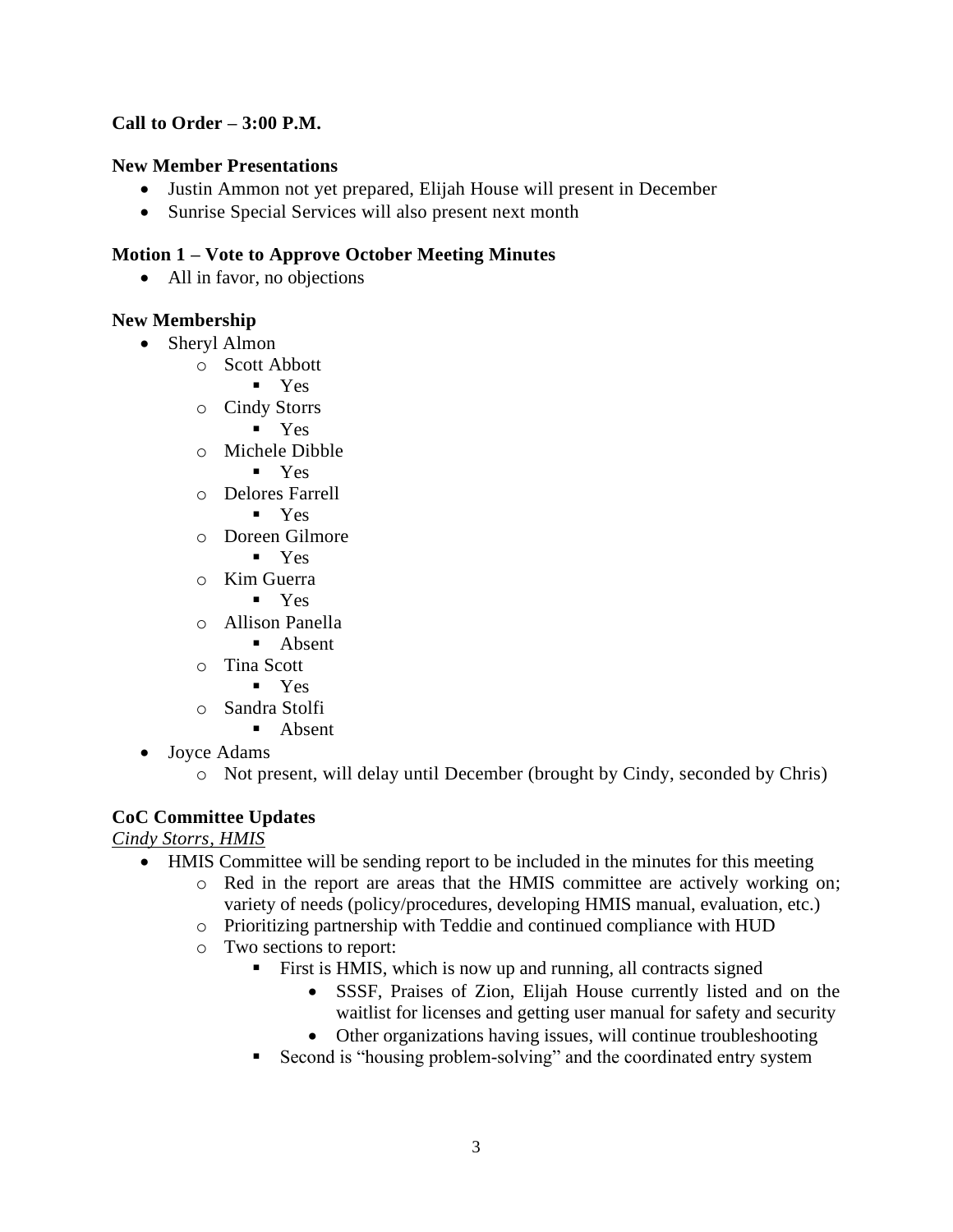• Many things to work on, especially with two recent HHAP grants that both require that clients who are receiving funding via those grants are enrolled in coordinated entry

## *Doreen Gilmore, Strategic Planning*

- Met fourth Wednesday, added more race/ethnicity and tribal information into strategic plan
- Added professional development goal, working with HMIS on focus groups for populations and needs to begin working with government
- Working on combining governance charter and by-laws, will be working again on the 3<sup>rd</sup> Wednesday articles 2, 3, and 4

## *Delores Farrell, Performance Review*

- Didn't receive any feedback regarding criteria for grant evaluation
	- o Met with executive committee and received one suggestion, which includes looking at grants and seeing number of families served and demographics served by various grants
- Delores has all contracts and proposals now except for one, ESG-2019 grant
	- o Robyn will send on
- At meeting next Tuesday, can discuss which data can be pulled out of HMIS and used by the committee & how to prevent some redundancy
- Received two HHAP proposals from Hope Rising and Elijah House
	- o Conducted interviews and Q&A sessions
	- o Both received funding, will be added to list of open grants
	- o Used to establish navigation centers with beds on both North (Elijah House) and South (Hope Center) shores
	- o Scott confirmed that contract signing is in progress
- Believes Town Hall went well,  $\sim 50$  people were in attendance
	- o Tina Scott agrees it went well, would like more community participation, next time wants to talk about money that is going out and having entities come back and report to community what is going on
	- o Carrie suggests that we have meetings at least 2-4 times a year, continuing to inform community, spreading awareness of LCCoC
	- o Sheryl offers suggestions, needing to get information out 10-14 days beforehand rather than 1-3 days out, and spreading within networks to maximize contact volume within Facebook groups and otherwise
	- o Tina would love to see document of CoC and members and what they offer to community, where individuals can go to receive certain services
		- Chris says HMIS and Coordinated Entry System will serve this purpose, and also be available to the public
	- o Scott suggests presentation to Board of Supervisors
- Delores has been receiving requests from local radio stations to discuss CoC

## *Rev. Shannon Kimbell-Auth, PIT Committee*

• Has had an emergency and cannot present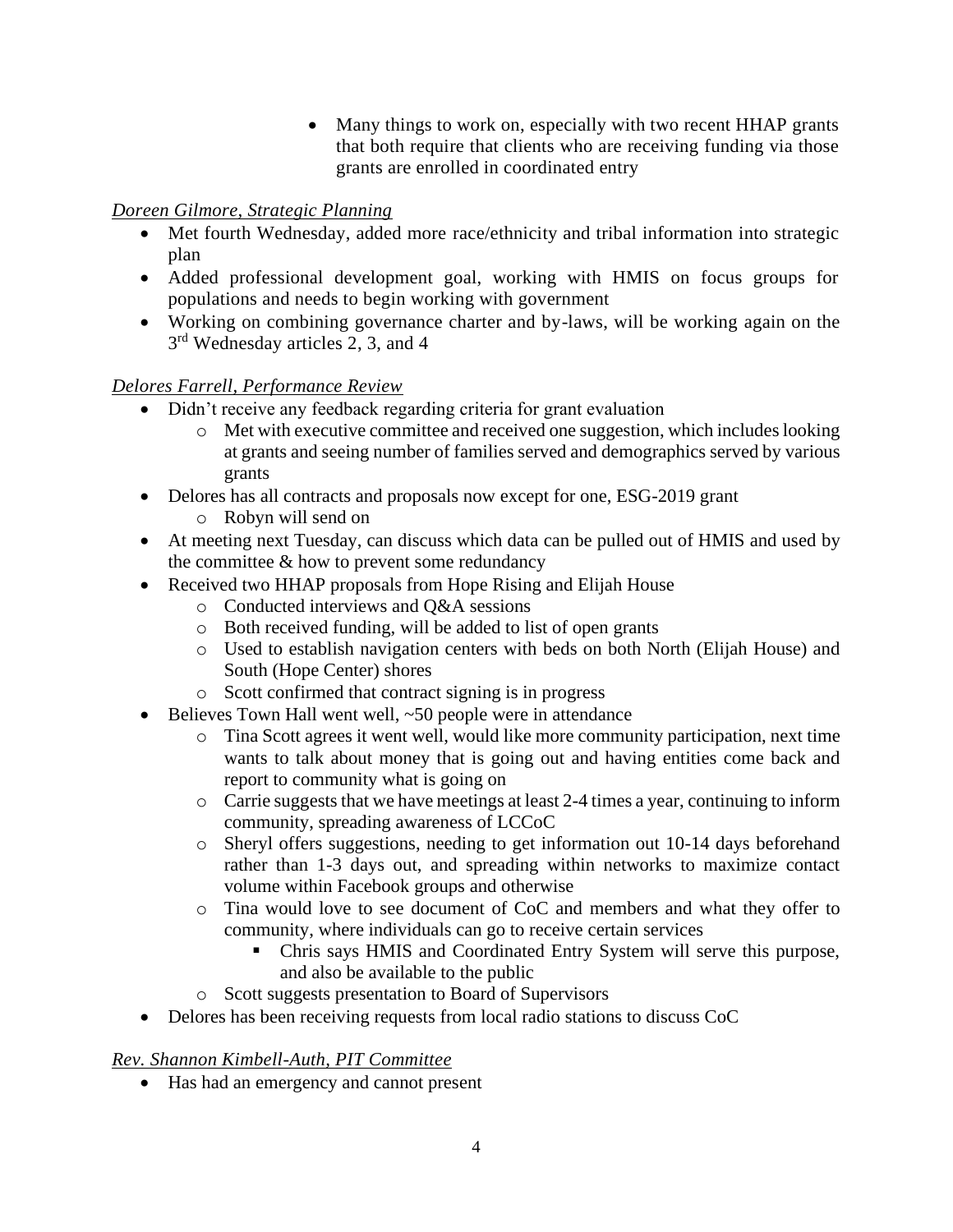- Carrie reports that the group is meeting twice a month, that her workgroup (meals and location) have been getting closer to deciding on points-of-contact and how food distribution will work
- Deanna is working on preparation for bags and distribution

## *Teddie Pierce, Mobile Home Funding*

- Lake County is qualifying for a new project called Recover California, a mobile home reinvigoration and replacement project; Rachel from the consultancy group LeSar would like to present at the December CoC meeting
- 2017 and 2018 allocation; LeSar consultants are immediately trying to get contacts within community, Board of Supervisors, LCCoC, and others
- Up to \$150,000 a unit for full replacement and repairs for those whose homes were damaged in 2017 fires, with more money coming in for 2018 fires

## *Scott Abbott and Todd Metcalf, Lake County Behavioral Health (Lead Agency)*

- Working on ESG-CV (CARES act) grant for \$200,000, on top of \$670,000 we will be receiving
	- o Haven't done RFP yet, will have to determine as a CoC
- Working on contracts for HHAP (as aforementioned)
- Will also have upcoming CESH-2019, which we have not yet received but will need to do an RFP for soon
	- o Just waiting, have already applied
	- o Of any, Scott believes this is closest at-hand
- State has announced HHAP round two will be upcoming, for which we also quality
	- o Submitted application yesterday
- Doreen speaking on behalf of Allison, who could not be here
	- o Need 5 people who will not be applying for these grants for conflict-of-interest reasons; need people who will help with scoring to be on grant committee
	- o Interested parties should email Delores, as this is a subcommittee under her purview, or Allison, [allison@hoperisinglc.org](mailto:allison@hoperisinglc.org)

### **New Business, Member / Organizational Announcements**

### *Michele Dibble and Melinda Lahr – Help in Encampment*

- Individuals at encampment on  $18<sup>th</sup>$  avenue are being vacated and urgently need services
- Social Services doesn't have programs to address this, wondering if people have capacity to help or are able to do outreach
- Crystal adding that they were involved in going to the encampment about a year ago with Clearlake PD, and it was cleared out at that time
- An area that is convenient to Clearlake, and people will return there; Crystal's understanding is that the county is giving the land to Clearlake for a special project
- Social Services will go out and screen people for services, but cannot locate housing for these individuals; there is a real scarcity of low-income housing, unsure what might be unavailable
- Todd agrees that LCBH can screen individuals for potentially-available services, but otherwise unsure what we can do